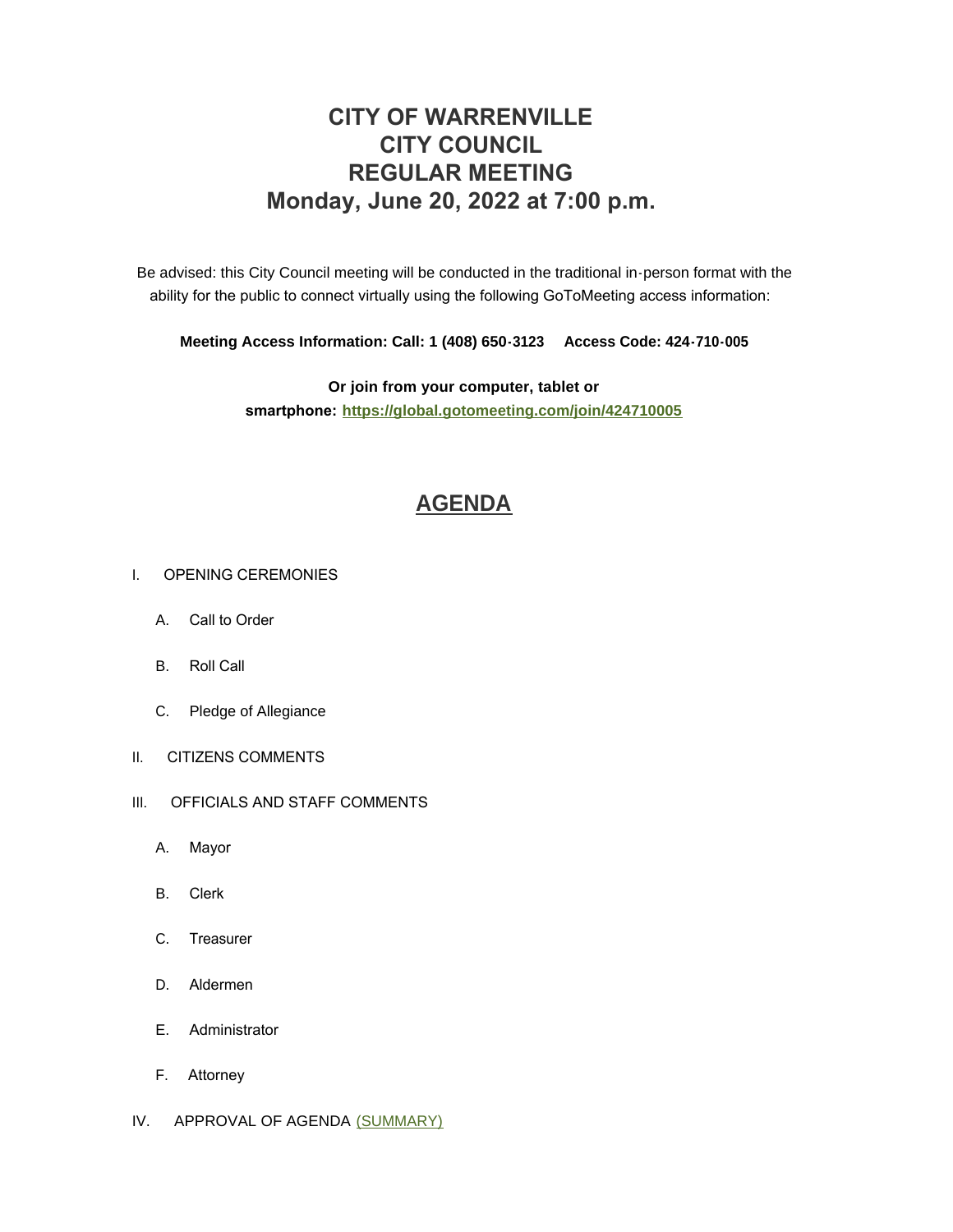A. [Approve Agenda for the June 20, 2022, City Council regular meeting](https://www.warrenville.il.us/DocumentCenter/View/19289/06-20-22--Agenda-PDF) 

## V. APPROVAL OF MINUTES

A. [Approve minutes of the June 6, 2022, City Council regular meeting](https://www.warrenville.il.us/DocumentCenter/View/19291/VA-06-06-22-Regular-Council-Minutes-PDF) 

B. [Approve minutes of the June 13, 2022, Public Works and Infrastructure Committee](https://www.warrenville.il.us/DocumentCenter/View/19292/VB-6-13-22-PW_I-COW-Minutes-PDF)  meeting

## VI. CONSENT AGENDA – OMNIBUS VOTE

A. Accept Public Works and Infrastructure Committee recommendation, waive second readin[g, and pass ordinance O2022-21, approving an easement agreement for storm sewer](https://www.warrenville.il.us/DocumentCenter/View/19293/VIA-O2022-21-Approving-Easement-Agreement-Greenview-Ave-Storm-Stewer-Improvements-PDF)  improvements at 27W760 Greenview Avenue

B. Accept Public Works and Infrastructure Committee recommendation and pass resolution R202[2-33, approving Change Request 2022 002 and Change Request 2022 003, to the contract](https://www.warrenville.il.us/DocumentCenter/View/19294/VIB-R2022-33-Approving-Change-Orders-with-Quisitive-for-ERP-Implementation-PDF)  with Quisitive, and authorizing the City Administrator to sign off on a detailed project plan and associated tasks to complete the ERP project

C. [A](https://www.warrenville.il.us/DocumentCenter/View/19295/VIC-R2022-34-Approving-IGA-with-IDOT-re-Traffic-Signals-PDF)ccept Public Works and Infrastructure Committee recommendation and pass resolution R2022-34, approving an intergovernmental agreement between the City and the Illinois Dep[artment of Transportation for the maintenance of traffic signals on State highways within the](https://www.warrenville.il.us/DocumentCenter/View/19295/VIC-R2022-34-Approving-IGA-with-IDOT-re-Traffic-Signals-PDF)  **City** 

D. [A](https://www.warrenville.il.us/DocumentCenter/View/19296/VID-R2022-35-Approving-Purchase-of-Dump-Truck-Cab-and-Chassis-from-Rush-Truck-Center-PDF)ccept Public Works and Infrastructure Committee recommendation and pass resolution R202[2-35, approving the purchase of a cab and chassis from Rush Truck Center in Chicago, IL,](https://www.warrenville.il.us/DocumentCenter/View/19296/VID-R2022-35-Approving-Purchase-of-Dump-Truck-Cab-and-Chassis-from-Rush-Truck-Center-PDF)  for a Public Works dump truck in the amount of \$94,994

E. [Accept Public Works and Infrastructure Committee recommendation and pass resolution](https://www.warrenville.il.us/DocumentCenter/View/19297/VIE-R2022-36-Approving-Purchase-of-River-Oaks-Lift-Station-Equip-Metropolitan-Pump-PDF)  R2022-36, approving a contract with Metropolitan Pump Company for the purchase of River Oaks lift station equipment

F. [Accept Public Works and Infrastructure Committee recommendation and pass resolution](https://www.warrenville.il.us/DocumentCenter/View/19298/VIF-R2022-37-Approving-Third-Amendment-to-Crystal-Maintenance-Services-Contract-PDF)  R2022-37, approving a contract extension with Crystal Maintenance Services for two years, expiring October 31, 2024

G. Accept Public Works and Infrastructure Committee recommendation and pass resolution R202[2-38, approving a professional services agreement with Engineering Resource Associates,](https://www.warrenville.il.us/DocumentCenter/View/19299/VIG-R2022-38-Approving-Agreement-for-Survey-Design-Engineering-Batavia-Road-Sidewalk-PDF)  Inc. for Batavia Road surveying and design engineering services

H. [Receive and file report of invoices paid up to June 15, 2022, in the amount of \\$55,940.72](https://www.warrenville.il.us/DocumentCenter/View/19300/VIH-Paid-Invoices-up-to-06-15-22-PDF)

 I. [Authorize expenditures for invoices due on or before July 5, 2022, in the amount of](https://www.warrenville.il.us/DocumentCenter/View/19301/VII-Invoices-Due-on-or-Before-07-05-22-PDF)  \$139,357.25

J. [Receive and file report of Master Debit Card Expenditures for the month of May 2022, in](https://www.warrenville.il.us/DocumentCenter/View/19302/VIJ-Master-Debit-Card-Expenditures-for-the-Month-of-May-2022-PDF)  the amount of \$18,662.75